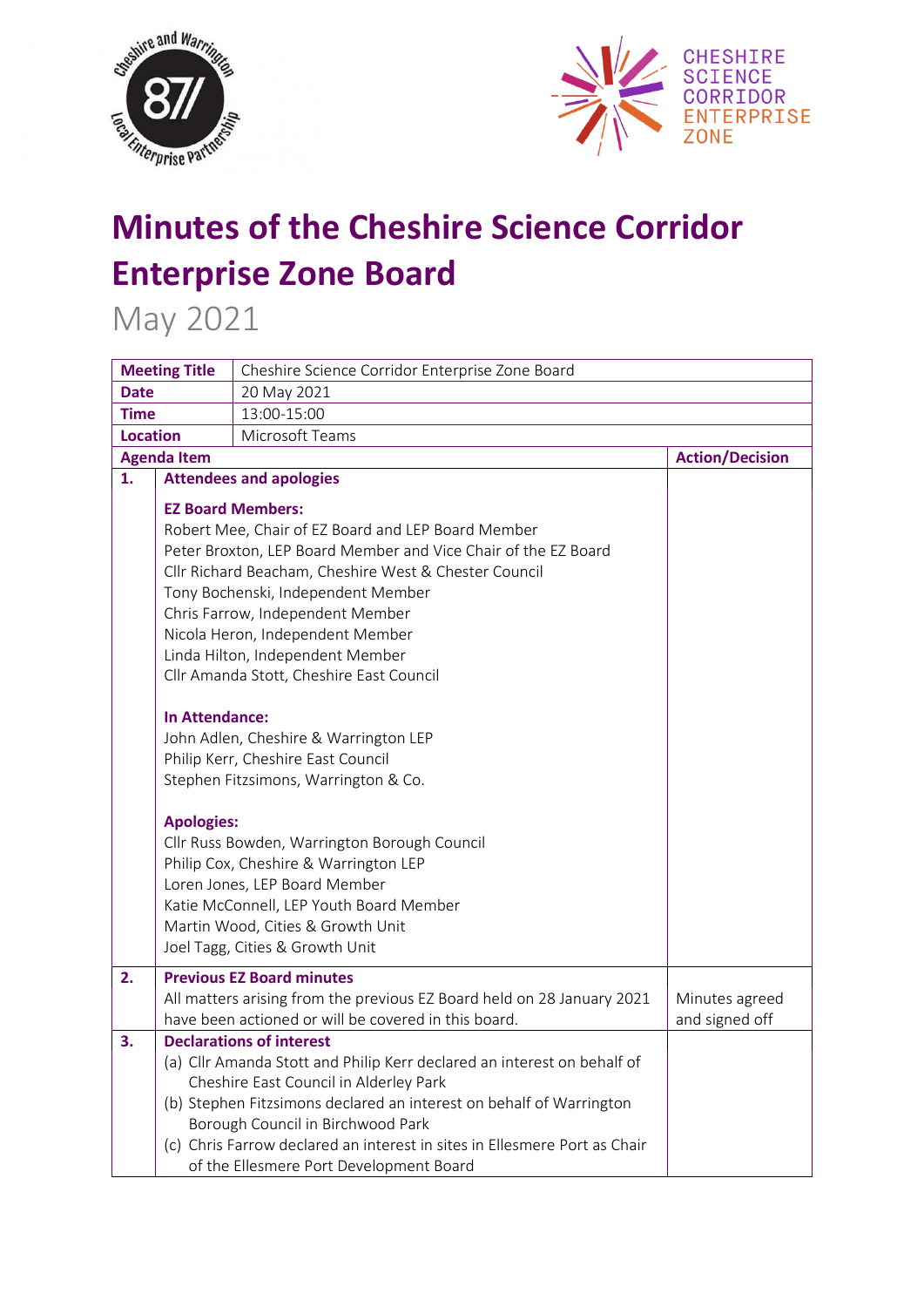| 4. | <b>Governance</b>                                                                                                                                            |  |
|----|--------------------------------------------------------------------------------------------------------------------------------------------------------------|--|
|    | <b>Item 4a) New Chair</b>                                                                                                                                    |  |
|    | Robert Mee will step down as the Chair of the EZ Board at the end of June                                                                                    |  |
|    | and Peter Broxton will take over as the new chair of the new Growth                                                                                          |  |
|    | Corridors Board which will incorporate the EZ Board.                                                                                                         |  |
|    | Item 4b) Changes in membership                                                                                                                               |  |
|    | Following the LEP's recent recruitment of new Board and Sub-Committee                                                                                        |  |
|    | members, Annette McDonald has stepped down from the EZ Board to                                                                                              |  |
|    | take up a position on the LEP Board and as Chair of the Local Transport                                                                                      |  |
|    | Board. Loren Jones will join the new Growth Corridors Board as Vice-                                                                                         |  |
|    | Chair and Linda Hilton and Nicola Heron join as independent Board                                                                                            |  |
| 5. | members.                                                                                                                                                     |  |
|    | <b>EZ 5-year review</b><br>Robert Mee and John Adlen gave a presentation to the Board looking                                                                |  |
|    | back on the first 5 years of the Enterprise Zone and its key achievements.                                                                                   |  |
| 6. | a) EZ investment programme update                                                                                                                            |  |
|    | John Adlen updated the EZ Board on progress of the investment                                                                                                |  |
|    | programme:                                                                                                                                                   |  |
|    | <b>Aviator Phase 1</b> – final claim received for £16,325, which means that<br>ш                                                                             |  |
|    | the total EZ investment was £492,564 lower than anticipated in the                                                                                           |  |
|    | business case.                                                                                                                                               |  |
|    | <b>Aviator Phase 2</b> $-$ Legal agreement completed in December 2020.<br>$\mathcal{L}_{\mathcal{A}}$                                                        |  |
|    | The developer expects to start on site within the next 6 months.                                                                                             |  |
|    | <b>Blocks 22-24 Alderley Park - MSCP has completed and the</b><br>п                                                                                          |  |
|    | conversion of Blocks 22-24 is underway. Blocks 23/24 is expected to                                                                                          |  |
|    | complete in March 2022 with Block 22 expected to complete in June                                                                                            |  |
|    | 2022. We have commenced discussions with Bruntwood about the                                                                                                 |  |
|    |                                                                                                                                                              |  |
|    | next phase of EZ investment in site, which is likely to be a further                                                                                         |  |
|    | 100,000 sq ft of laboratory space.<br>ш                                                                                                                      |  |
|    | <b>Quadrant Phase <math>2 - All</math></b> five units now fully and an indicative claim<br>figure of £852,152 has been received from Birchwood Park. This is |  |
|    |                                                                                                                                                              |  |
|    | significantly lower than the total investment envelope of £3.6m                                                                                              |  |
|    | approved by the EZ Board, largely due to the speed with which the                                                                                            |  |
|    | units were let. There is still up to £1m available to Birchwood Park to                                                                                      |  |
|    | draw down within the next 2-years for electricity infrastructure if                                                                                          |  |
|    | required. Nevertheless, this represents a significant saving on the                                                                                          |  |
|    | anticipated investment required from the LEP.                                                                                                                |  |
|    | <b>Newport Business Park</b> - Gaerwen Properties have completed the<br>ш                                                                                    |  |
|    | purchase of the remainder of the site from CWaC and we are                                                                                                   |  |
|    | anticipating a business case for EZ investment to develop circa                                                                                              |  |
|    | 180,000 sq ft of industrial floorspace in the summer.                                                                                                        |  |
|    | b) EZ investment cases                                                                                                                                       |  |
|    | No items                                                                                                                                                     |  |